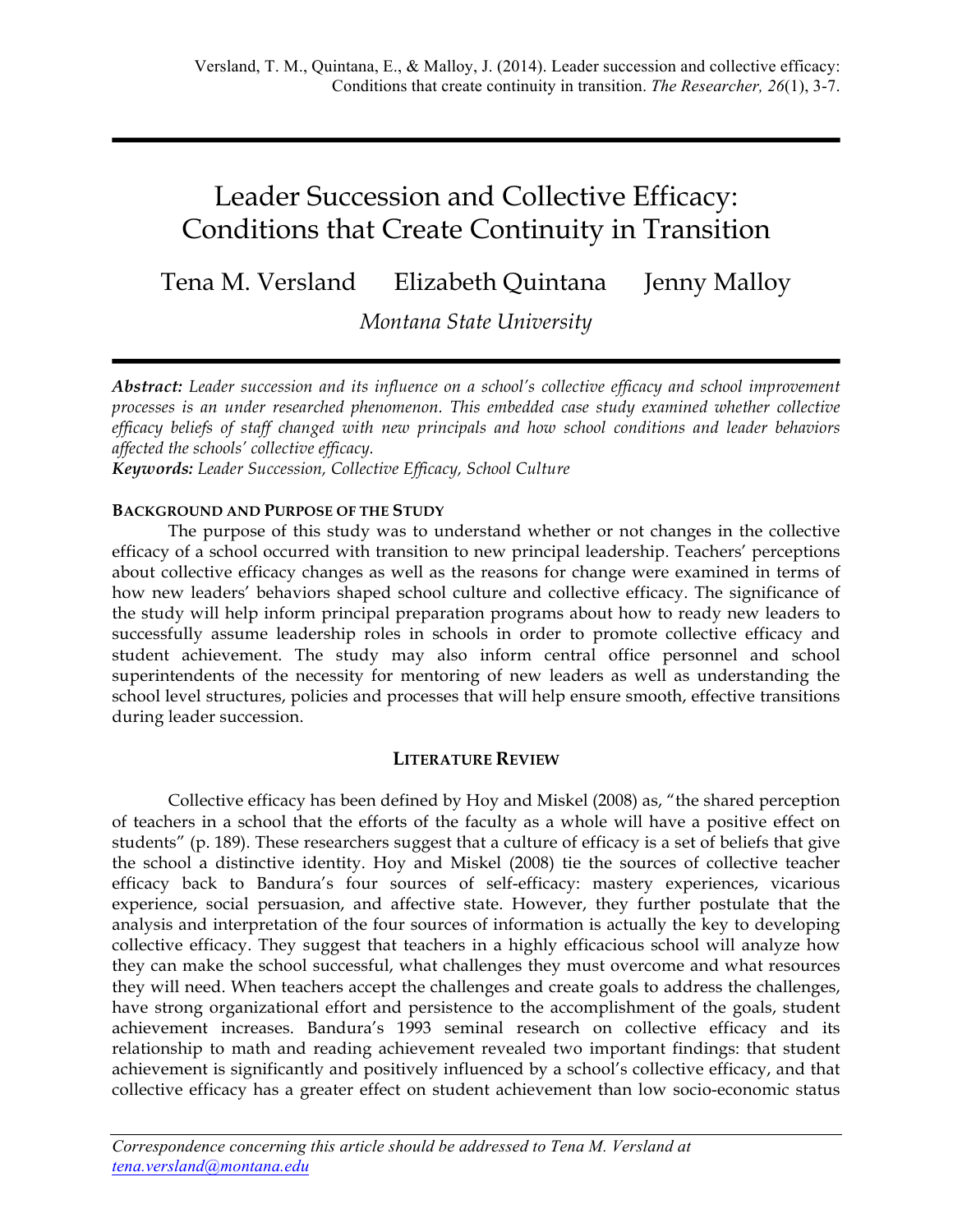aggregated at the school level. In a similar study of math and reading achievement and collective efficacy, Goddard, Hoy and Woolfolk-Hoy (2000) found that collective efficacy again was a significant predictor of achievement and had an even greater effect on student achievement than other variables such as race, gender or socio-economic background. Finally, Ross, Hogaboam-Gray and Gray (2006) suggest that highly efficacious schools also create social climates that are more hospitable to parents, welcoming them to partner with school personnel for greater student success.

Although recent research has suggested ways that school leaders can influence a school's collective efficacy (Brinson & Steiner, 2007), neither the actions nor behaviors of leaders new to a school, nor the impacts of leader succession on highly efficacious schools have been clearly explained or thoroughly researched. We do know from Bandura (2000) that when teachers have the opportunity to influence instructionally relevant school decisions, collective efficacy is enhanced. Goddard and Skrla (2006) also found that the differences between school factors such as the experience of the faculty, the socioeconomic status of the school and prior student achievement accounted for less than 46% of differences in collective efficacy levels in schools. These findings suggest that further research into other factors that contribute to collective efficacy development, namely the behaviors and actions of school leaders, should be pursued.

In 2000, the National Association of Secondary School Principals surveyed district level superintendents about the availability of candidates for principal positions and found that indeed, a shortage of principal candidates existed across the K-12 spectrum. "This shortage occurred among rural schools (52%), suburban schools (45%), and urban schools (47%). These shortages of qualified principal candidates also occurred at all levels: elementary (47%), junior high/middle (55%), and senior high (55%)" (Quinn, 2002, p.1). NASSP attributes this failure to attract quality leaders to increased job stress, inadequate school funding, balancing school management with instructional leadership, new curriculum mandates, educating an increasingly diverse student population and being held accountable for constantly changing standards.

Not only are qualified candidates difficult to find, there is also concern about their mobility and the effect that leader transition has on school improvement processes and student achievement. A 2010 Wallace Foundation report found that typically, principal turnover occurs rapidly: once every 3 to 4 years (Seashore-Louis, Walhstrom, Leithwood & Anderson, 2010). This rapid principal turnover in schools has a modest, but significant effect on student achievement. Leader succession for whatever reason is a reality that requires more understanding in light of the complex and changing nature of schools and the pursuit of school improvement processes.

#### **METHODOLOGY**

This research study employed an embedded case design utilizing both quantitative and qualitative measures to understand the phenomenon of leader succession on school collective efficacy. Scholz and Tietje (2002) describe embedded case designs as "appropriate to organize different types of knowledge, such as different stakeholder or disciplinary perspectives" (p.4. 2002). Embedded case studies are also useful when the researcher wants to examine more than one unit of analysis in the case (Yin, 2009). This embedded case study sought to understand school collective efficacy through the lens of leader succession by examining new leader behaviors, teacher perceptions of cultural change and school enabling structures such as policies and practices. Two criteria became the basis for selection of the case site. The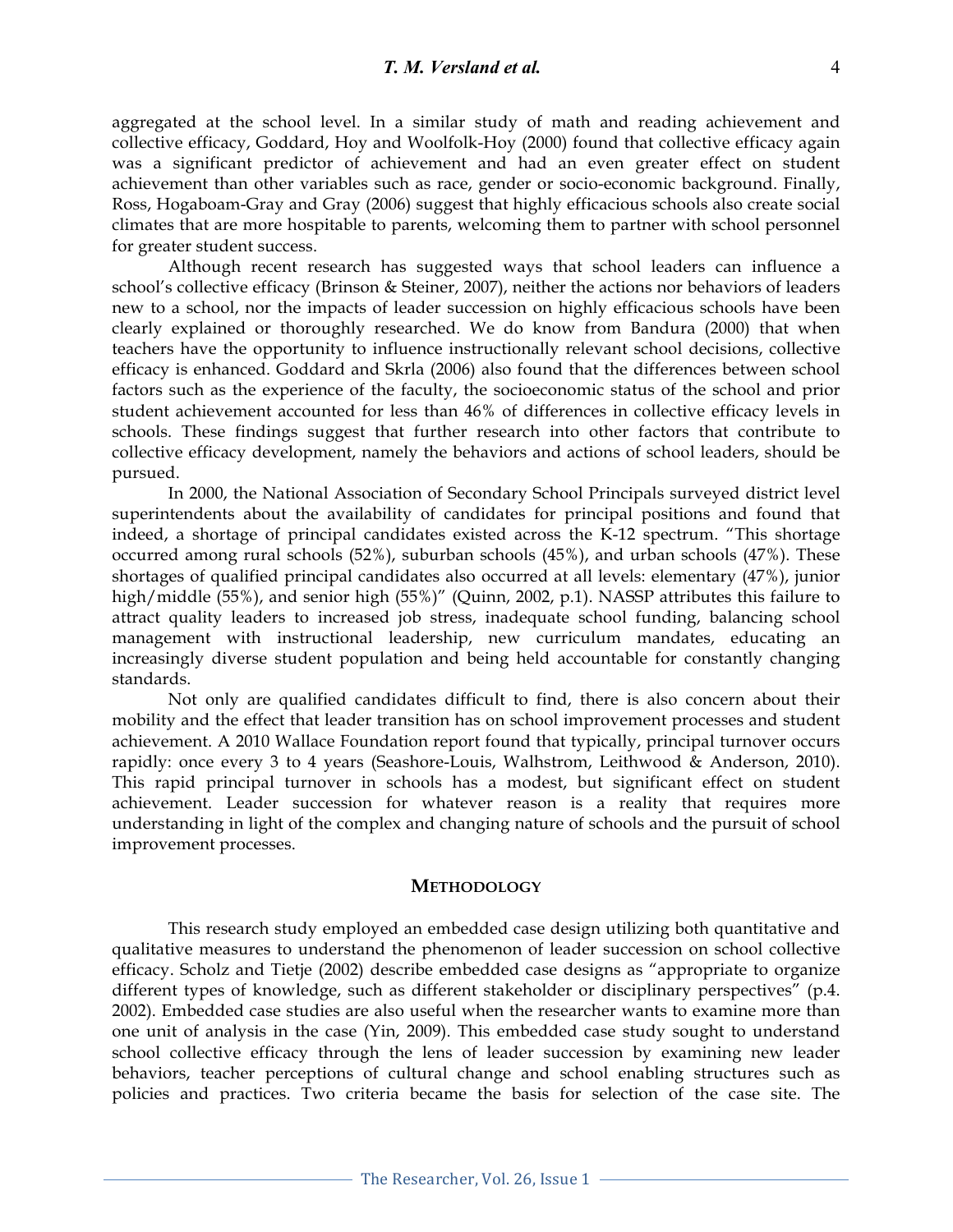researchers first identified schools that had previously measured collective efficacy using Goddard's Collective Efficacy Scale Short Form (2002). The Collective Efficacy Scale Short Form contains 12 items measured on a six point Likert scale and assesses the extent to which a school faculty believes in its conjoint capability to have a positive effect on student learning. The scale's alpha coefficient of reliability is reported at .96. In addition to conducting previous measures of collective efficacy, schools had to meet the second criterion of this study which was having had recent turnover in principal leadership, or leader succession. Once identified as possible case study sites, schools were asked to conduct a second measure of the collective efficacy of the school under new leadership using the Goddard's Collective Efficacy Scale Short Form (2002).

The researchers identified a school district in a Western state that had experienced principal leadership changes in a high percentage of its schools during a period of 18 months. Since collective efficacy measures were previously tested in most schools in that district as part of another study, those particular schools became the case study site for this research. In the initial collective efficacy measurements from 2011, School A had a collective efficacy score that was higher than 97% of other schools measuring collective efficacy on the same scale. School B, in the same school district, reported a collective efficacy score higher than 58% of schools using the same measure. In pursuing this research, four research questions guided this case study:

- 1. Has the collective efficacy of the school changed during leader succession?
- 2. How do behaviors of new leaders influence the school's collective efficacy?
- 3. Do teachers perceive changes associated with leader succession as influencing school culture?
- 4. What, if any, school enabling structures contribute to changes in a school's collective efficacy during leader succession?

The two sets of scores from the schools' collective efficacy surveys were used to determine whether or not collective efficacy had changed during leader succession and to what degree it had changed. Participation rates in the collective efficacy measures performed in 2011, saw 24 people complete the scales at School A and 32 people complete them in School B. The 2013 surveys were completed by 21 people at School A and 37 people at School B. In addition to Goddard's Collective Efficacy Scale Short Scale (2002), teachers were asked three open-ended questions about perceptions of cultural change, leader behaviors and enabling structures that might also have contributed to school collective efficacy. Using teacher responses from the three open ended questions, teachers were identified to interview about their perceptions of how the overall nature of leader succession (including changes in culture, new leader behaviors and enabling structures) had influenced the school collective efficacy. Nine teachers from both School A and School B were chosen for semi-structured interviews. The individual survey items from the Collective Efficacy Scale Short Form (2002) as well responses from the three openended questions became the basis for the design of a qualitative interview protocol which was used to further understand the conditions that underpinned the schools' collective efficacy under new leaders.

#### **FINDINGS**

Results from the collective efficacy scales given to teachers indicate that there were noticeable changes in collective efficacy in both School A and School B during the 18 month period associated with leader succession. School A, which had only two years earlier reported a collective efficacy score higher than 97% of other schools using the same measure reported a drastic drop (97% to 57%) in its collective efficacy. Conversely, School B, which had earlier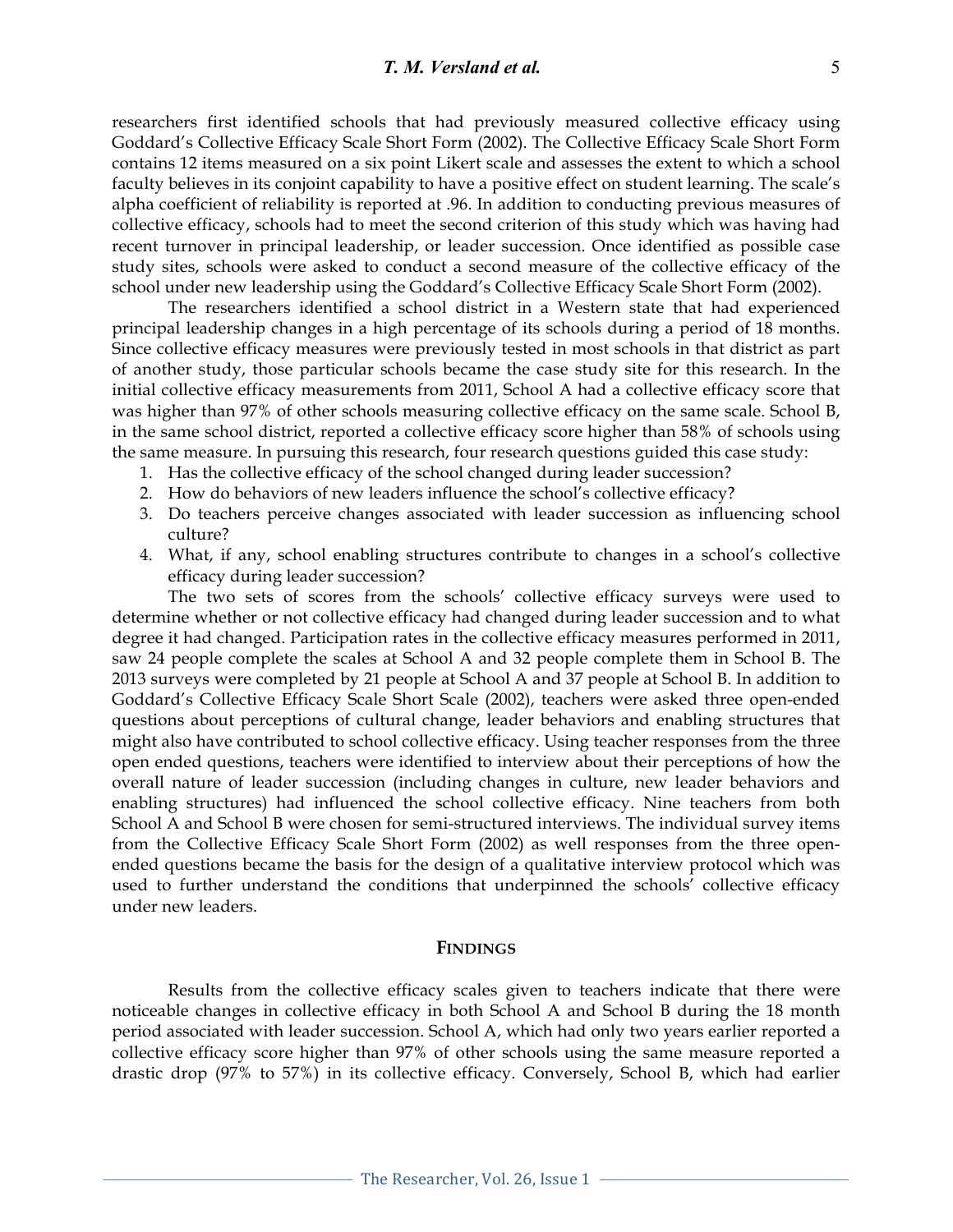reported collective efficacy higher than 58% of other schools, enjoyed a gain in collective efficacy from 58% to 65%.

#### **COMPETENCE AND COMMUNICATION BUILD TRUST AND COLLECTIVE EFFICACY**

The qualitative data analysis determined that teachers identified that the new leaders' abilities to develop trusting relationships with staff were crucial in preserving high levels of collective efficacy in schools. School A experienced a significant decline in collective efficacy due to reported loss of trust in the leader's management skills and that leader's ability to enter into relationship building activities with staff. Teachers perceived that leader competence in handling managerial tasks such as student discipline, budgeting and planning, and creating an effective master schedule were elements that contributed to the development of trust. When the master schedule resulted in overcrowding of students in classes with no apparent contingencies for relief, teachers in the previously high efficacious school (School A) lost faith in the new principal's ability to organize and carry out one of the most important functions of instructional leadership for placing students in classes and supporting instruction. School B, identified as possessing average or moderate levels of collective efficacy on the 2011 measure, reported in the 2013 survey that the school's collective efficacy was higher than it was previously, as faculty willingness to engage in school improvement activities and collaborative programmatic and instructional opportunities had increased with teachers' perceptions about the new principal's management skills and relationship building capacity and focus.

Communication skills in asking for and utilizing staff input, as well as seeking to develop teacher expertise across the school, were viewed as leader behaviors that either inhibited or promoted the establishment of trusting relationships. At School A, the principal held short staff meetings where information was disseminated, but no time was devoted to seeking teacher input about issues. Although meetings were short, teachers felt that two-way communication was not encouraged and therefore their ideas and opinions were not valued. They believed that their perspective about what had worked in the school previously could have helped them with some of the challenges they were experiencing, but there was no time set aside to engage them in problem solving activities. Rather than increasing levels of collaboration and sharing among staff, teachers reported that they felt more isolated from their colleagues than they had previously been under different leadership. Conversely in School B, teachers described how time was regularly scheduled and devoted to all staff discussions about instructional issues such as standardized testing, program and policy changes and resource allocation. In addition to these kinds of staff meetings, committees were developed and chaired by teachers so that the recommendations that came forth about changes in school policy and practice were driven by teachers and fully utilized their perspectives and instructional expertise.

Teachers in both schools also identified enabling structures such as budgets and funding, master schedule and school calendar development, time for professional, collaborative learning and study, and thorough and relevant communication and support from central office as enabling structures that could influence collective efficacy during leader transition. In School B, teachers felt that their new leader advocated for School B's staff and programs with central office personnel even when doing so may have created tension between School B's new leader and central office administrators. Teachers described their leader as "championing our causes" and "advocating for what's best for kids, regardless of money issues." The new leader at School A was viewed in the opposite light. Teachers there felt that School A leader "gave up easily" and "used the idea of 'budget' as an excuse" not to pursue ideas and programs faculty felt were necessary to continued growth. Additionally, while teachers in School B reported feeling that